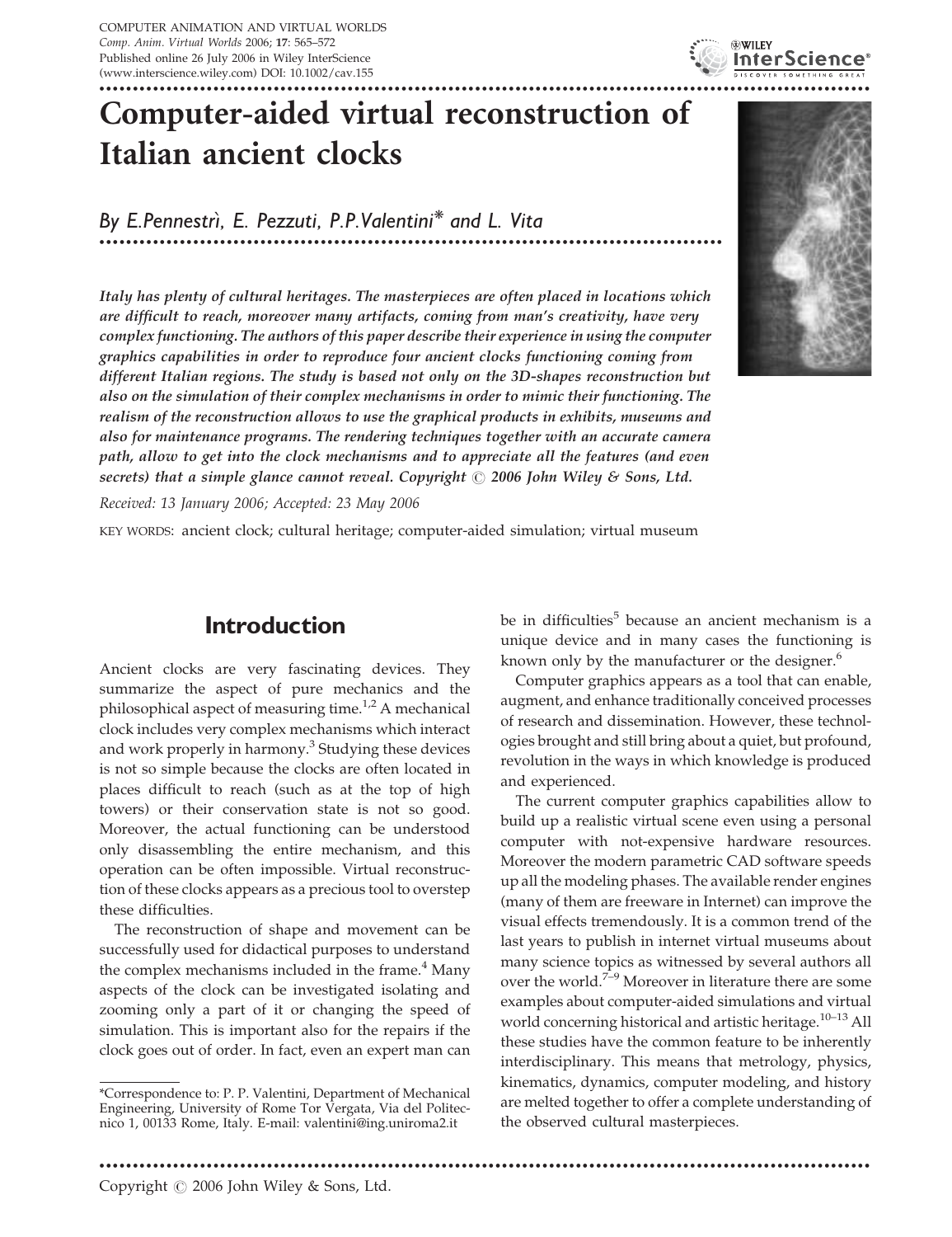# Clock Mechanics

A mechanical clock is a system made up of several gear trains<sup>14</sup> which, thanks to an input force, rotate at constant angular speed. Usually the output movement is related to an index which has a complete rotation in a precise time period (e.g., in the most common clocks the prime minutes hand has a period of 1 hour, and the hours hand has a period of half a day or a day).

Beside this main mechanism, a mechanical clock has a secondary gear train which operates as an acoustic alarm (for example using bell ring) to inform when an hour or its fractions are completed. This secondary mechanism is driven by an independent system which produces also the power to ring the bells.

There are several ways to transmit the power to the gear trains. Some clocks use flow of the water impacting some rotating blades, some others use spiral springs, but many of them use the gravitational potential of a massive body connected with a rope to a drum.

A very important system included in every mechanical clock is the escapement device (see Figure 1 where an anchor escapement is depicted). Although there are several kinds of this device, its basic function is to control the continuous flow of energy obtained from the spring or from the massive body transmitting by discrete power to the gear trains (escape wheel). To perform this task, the escapement anchor undergoes to



Figure 1. A common escapement device controlled by an anchor.

an intermittent motion of constant period (engaging and disengaging the escapement wheel) which often produces the classical 'tic tac' sound.

Thus, this mechanism has to split up the energy coming from actuating system and also restores the power lost during oscillations.

The general configuration requires a rocker (or anchor) and an escapement wheel.

The teeth of the rocker arm are designed to alternatively stop or actuate motion of the escapement wheel which is constantly driven by the actuating force produced by the spring or massive body. The entire oscillation period can be divided into three phases: the first is the interaction phase in which the anchor is moved by the wheel (the escapement can have one or two interaction phases); the second is the final phase in which the anchor stops; the third is the return phase, in which there is reverse motion till a new interaction phase begins.

### Michelangelo Canonico's Clock at Lagonegro

The Michelangelo Canonico's clock at Lagonegro (in the neighborhood of Potenza) was assembled and patented during the first years of 1900. It is made up of an external framework made of cast iron where several brass gears are mounted on. The entire clock is characterized by three different mechanisms which interact each other. The first is the charging mechanism which has to transmit power to the clock movement by means of the escapement system. The second is the mechanism for moving the hands and the third is the ringer. All these mechanisms interact by means of meshing gears and levers.

The virtual reconstruction started from the measuring of all the parts using a mechanical caliber. Then, by means of feature-based CAD software, every part has been modeled with high precision. For similar parts a parametric approach allowed to save time for modeling. The textures have been created from accurate pictures of mechanisms. In Figure 2 the actual clock and the virtual model have been depicted. It can be observed the accuracy in modeling components and textured surfaces. In Figure 3 other detailed views of the clock have been presented. An example of the precise reconstruction can be noted observing the rope (Figure 3) wound around the drum.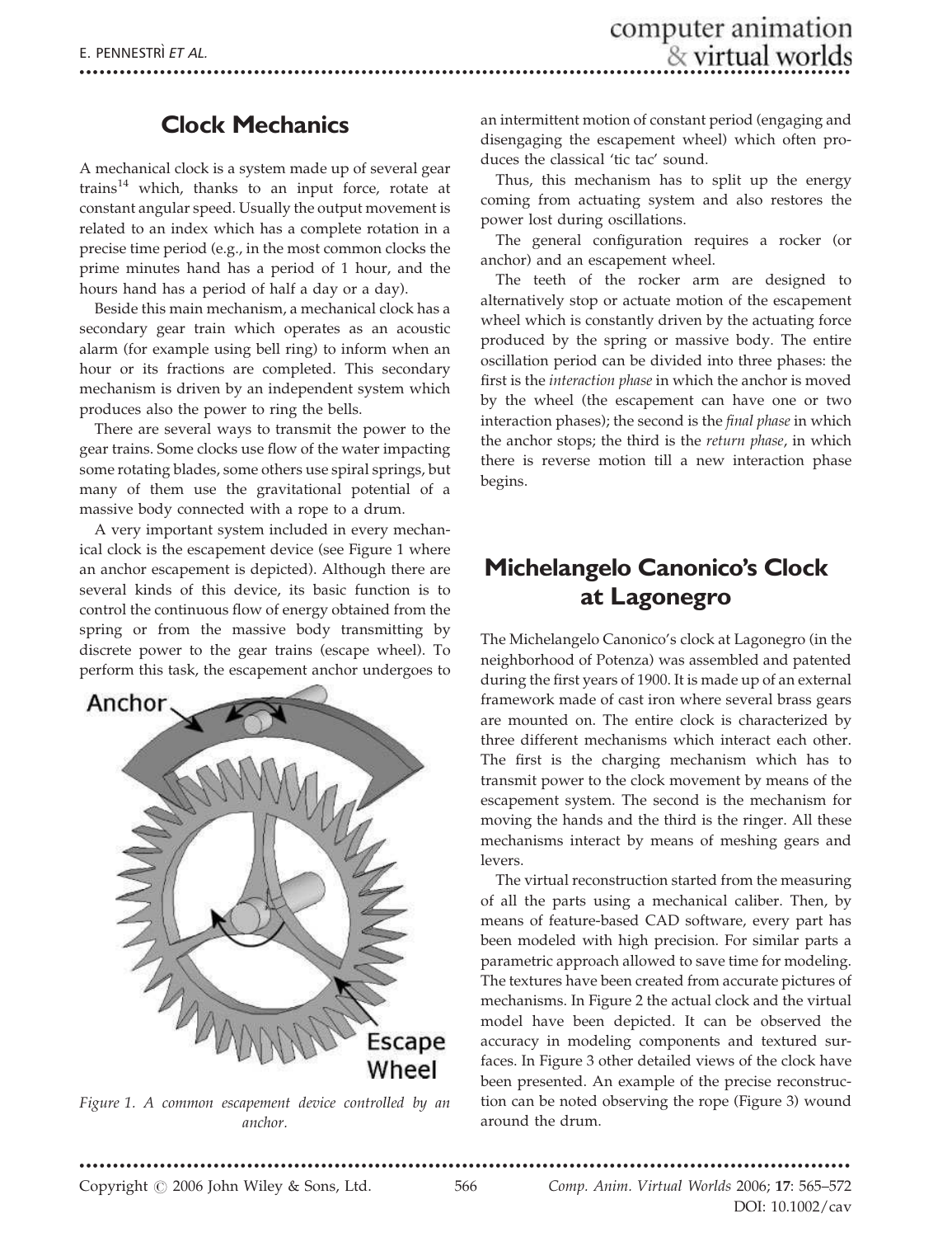

Figure 2. The actual Canonico's clock during maintenance (on the left) and the virtual reconstruction (on the right).



Figure 3. Left and right views of the charging mechanism of the Canonico's clock in a virtual reconstruction.

In order to place the texture on the rope surface in a proper way a special mapping along an helix has been implemented. In this case the cylindrical mapping (which has been used for the drum) has been substituted with an helical mapping:

cylindrical mapping 
$$
\begin{cases} x(u,v) = R \cos u \\ y(u,v) = R \sin u \\ z(u,v) = v \end{cases}
$$
 (1)  
helical mapping 
$$
\begin{cases} x(u,v) = R \cos u \\ y(u,v) = R \sin u \\ z(u,v) = pu + v \end{cases}
$$

In order to simulate the exact functioning of the entire clock a kinematic analysis has been performed. Understanding the actual functioning of each sub-mechanism and their interaction is a very difficult task. The entire clock has more than 20 gears which mesh together.<sup>15,16</sup> For complex assemblies the movements cannot be known intuitively, but they require a mathematical approach to understand the correct kinematics. Considering two meshing gears mounted on a connecting link we can write the so-called Willis' equation:

$$
\frac{\omega_i - \omega_k}{\omega_j - \omega_k} = \pm \frac{z_j}{z_i} \tag{2}
$$

#### Copyright © 2006 John Wiley & Sons, Ltd.

#### Comp. Anim. Virtual Worlds 2006; 17: 565-572 DOI: 10.1002/cav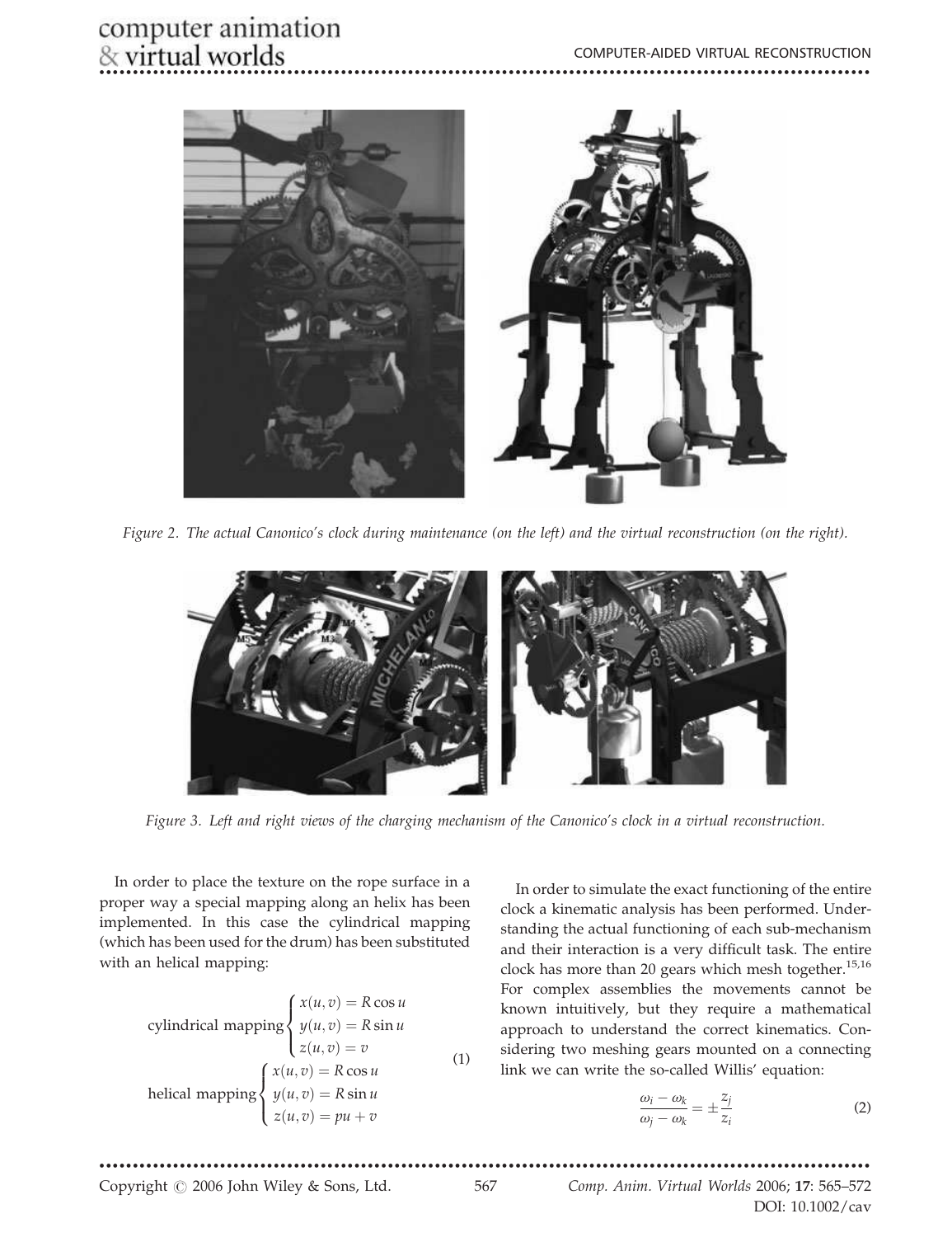where  $\omega_i$  and  $\omega_j$  are the rotational velocities of *i*-th and *j*th gear,  $\omega_k$  is the rotational velocity of the connecting rod, and  $z_i$  and  $z_j$  are the number of teeth of *i*-th and *j*-th gear, respectively (the sign  $+$  refers to internal gears, the  $sign - to the external ones.$ 

Applying this formula to all the meshing gears and considering the fixed link on the rotating shaft we can compute the movement for each component. The results of this analysis have been useful to define the keys of animation. The animation keys $17,18$  are a sort of reference points in the time history which control the animation. For example to animate an object from position [0, 0, 0] to [3, 0, 0] in a temporal step, one has to implement two keys for the  $x$  axis position, one at starting time (value  $= 0$ ), one at ending time (value  $= 3$ ). The animation algorithm will provide to interpolate the position of the object throughout the time history using a prescribed law. For each independent part, animation controllers have to be also included to obtain the animation in a proper way. For example the controllers decide the interpolation law (such as linear, harmonic, parabolic, etc.). For each gear we have used a linear interpolation, because they move with constant speed. For the pendulum, we have chosen an harmonic interpolation, because its motion is an harmonic with a constant period. A special law has been implemented for the escapement system wheel, because this wheel moves with discrete steps. So it has been defined a regular repetition of linear interpolation laws delayed of the rest periods.

During these animations the velocity of mechanisms can be changed in order to appreciate also the movements of very slow gears (i.e., those of the hand of months).

Another difficult part to simulate is the unlocking ringing mechanism and the automatic reset system (Figure 4).

The unlocking mechanism (Figure 4, on the left) allows the clock to start ringing the two bells. It consists of a rack, which engages the lever of a coma shaped cam, and it does not permit the rotation (locking) of ringing lever till the hands indicate the passing of a quarter of an hour. A different sound is emitted when an hour is passed. The automatic reset system is necessary to restore the starting condition after ringing in order to permit the clock to ring again. This system (Figure 4, on the right) consists of a stepped cam which engages one end of the ringer rack. During its turning, the rack is first guided downwards and then it is brought back to its starting position. The duration of this movement causes the bell to ring one or many times.

The produced animations, together with a large amount of explanations about the parts and the functioning of each mechanism can now be appreciated at 'Canonico's tower clocks exhibit' at Rivello, in the neighborhood of Lagonegro (Potenza, Italy).



Figure 4. Unlocking ringing mechanism (on the left) and the special cam which makes the bell ring and reset the mechanism (on the right).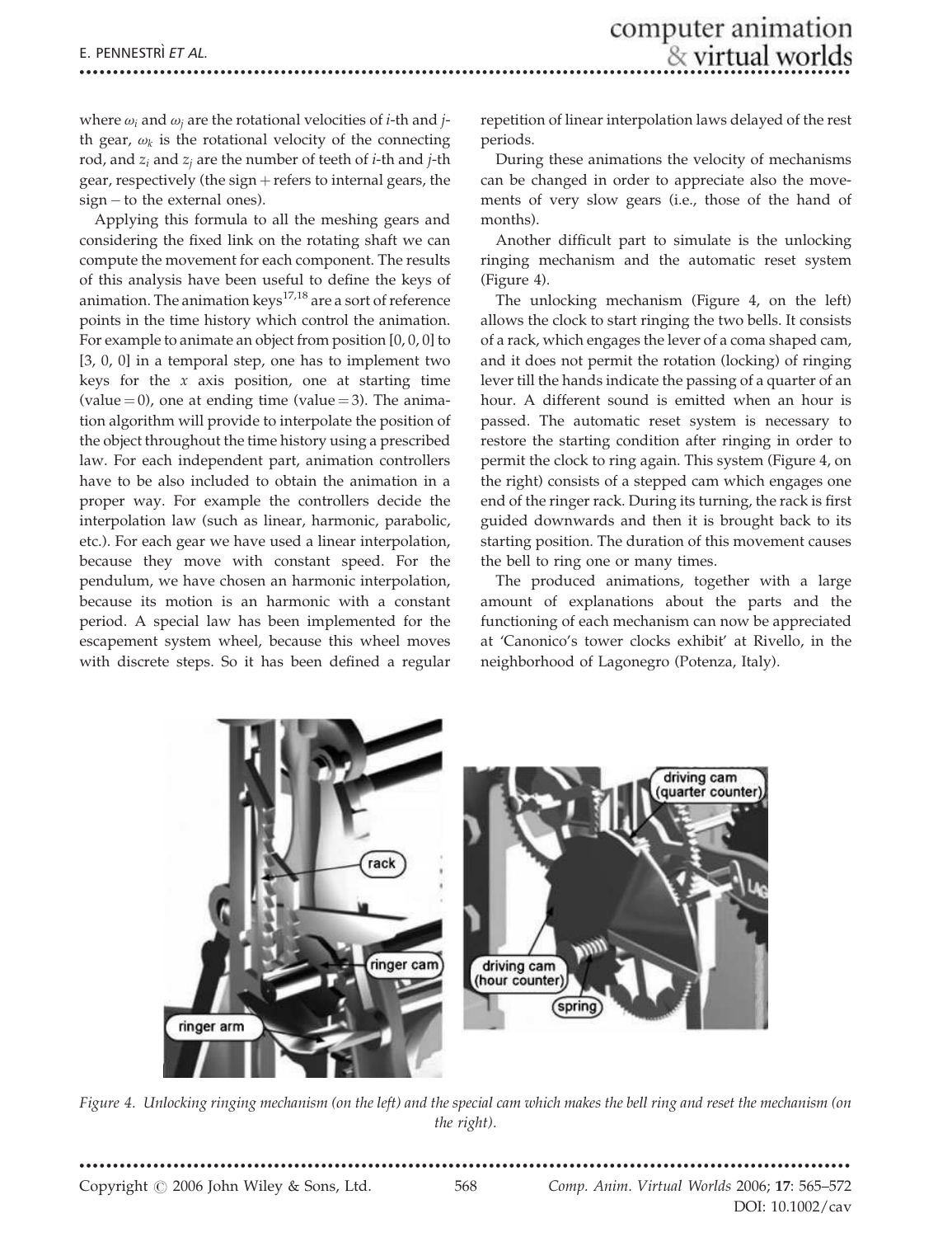# **AstronomicTower Clock in Venice and Brescia**

An astronomic clock is a mechanism which counts not only the passing of hours but also the passing of the



months, computes the lunar phases and the position of the sun in the zodiac. All these information are provided using circular concentric panels (Figures 5-7) and are powered by the same mechanism. Thus in this kind of clock many gear trains with very high-speed ratio are present. This peculiarity is ensured by the presence of



Figure 5. Astronomic tower clock in Venice: a picture from S. Marco square (on the left) and mechanisms rendered reconstruction (on the right).



Figure 6. Astronomic tower clock in Brescia: a picture from Piazza della Loggia (on the left) and astronomic mechanisms rendered reconstruction (on the right).

\_\_\_\_\_\_\_\_\_\_\_\_\_\_\_\_\_\_\_\_\_\_\_\_\_\_\_\_\_\_\_\_\_\_\_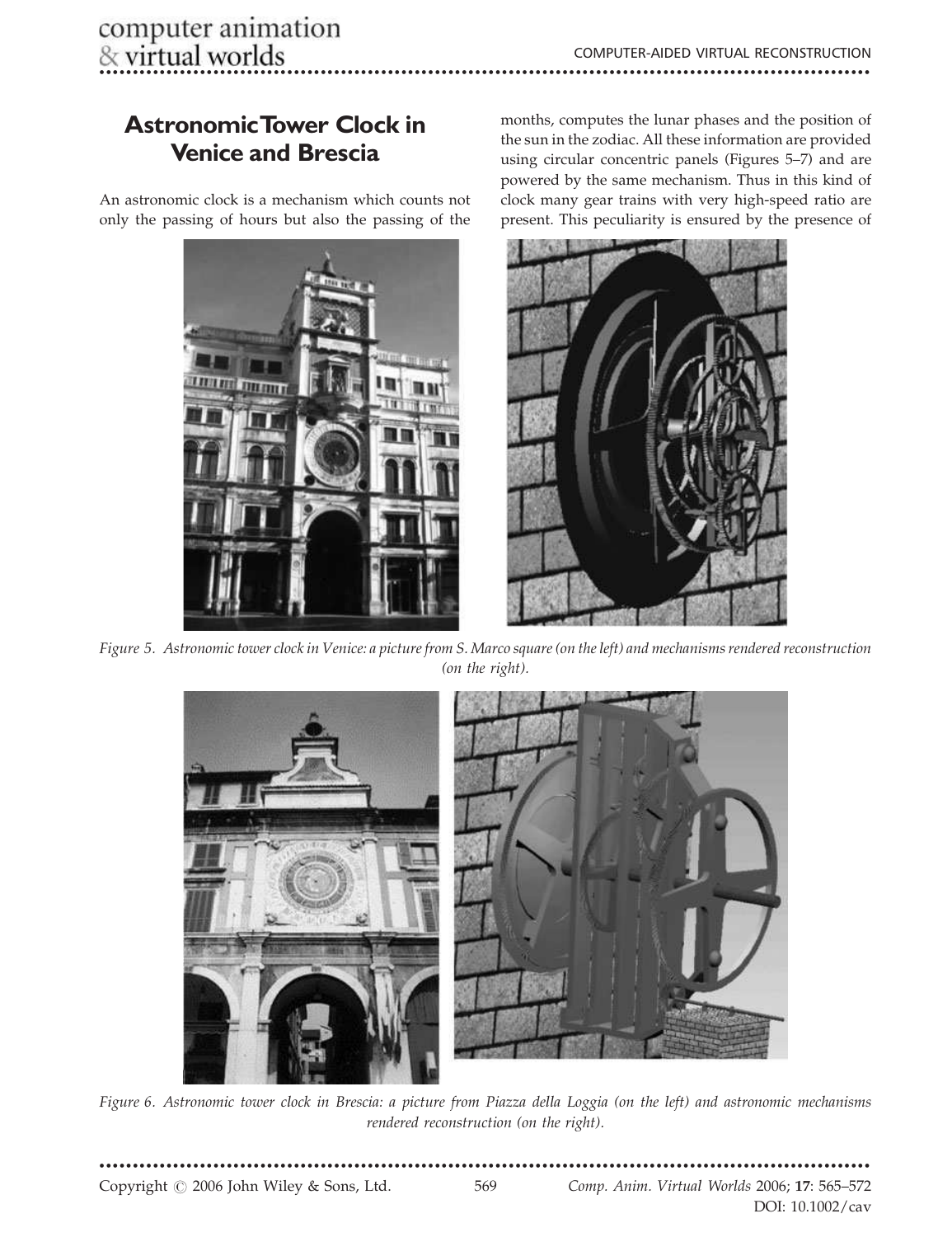

Figure 7. The front panels (Venice, on the left; Brescia, in the middle and Clusone on the right).

epicyclical gears<sup>19,20</sup> which mesh together. An accurate reconstruction has to compute and then reproduce these movements properly because just a small mistake can propagate causing consistent errors in all the clock mechanisms.

For the reconstruction of the clock in Venice, the computer modeling has been based on the drawings reported in the book of Dr. A. Peratoner.<sup>21</sup>

For the reconstruction of the clock in Brescia a direct measurement has been performed accessing to the mechanisms. For both of clocks, kinematics animations have been built up using the same approach discussed in the previous section.

The tower clock of Venice, which is placed in Piazza S. Marco, has been built in 1493 by Gian Carlo Ranieri and modified first in 1755 by Bartolomeo Ferracina and then in 1857 by Luigi de Lucia. The clock is made up of four mechanisms: one for indicating the passing of the time, one for ringing the hours, the third for special ringing at midnight and midday, and the fourth for the movement of the statues of Magi at the top of the tower.

The tower clock of Brescia is placed in Piazza della Loggia (see Figure 6). It has been built in the XVI century by Paolo Gennari (who designed the mechanical parts), Gian Giacomo Lamberti (who designed the front panel). The most interesting mechanism is that of the astronomic panel which is depicted Figure 6 on the right.

Special textures concerning the front panels (Figure 7) have been applied to the external surface of both of the clocks. These textures have been captured by detailed digital pictures. These pictures have been split in concentric rings in order to be applied to different gears which turn at dissimilar velocity.



Figure 8. Fanzago's planetary clock (on the left) and the virtual reconstruction (on the right).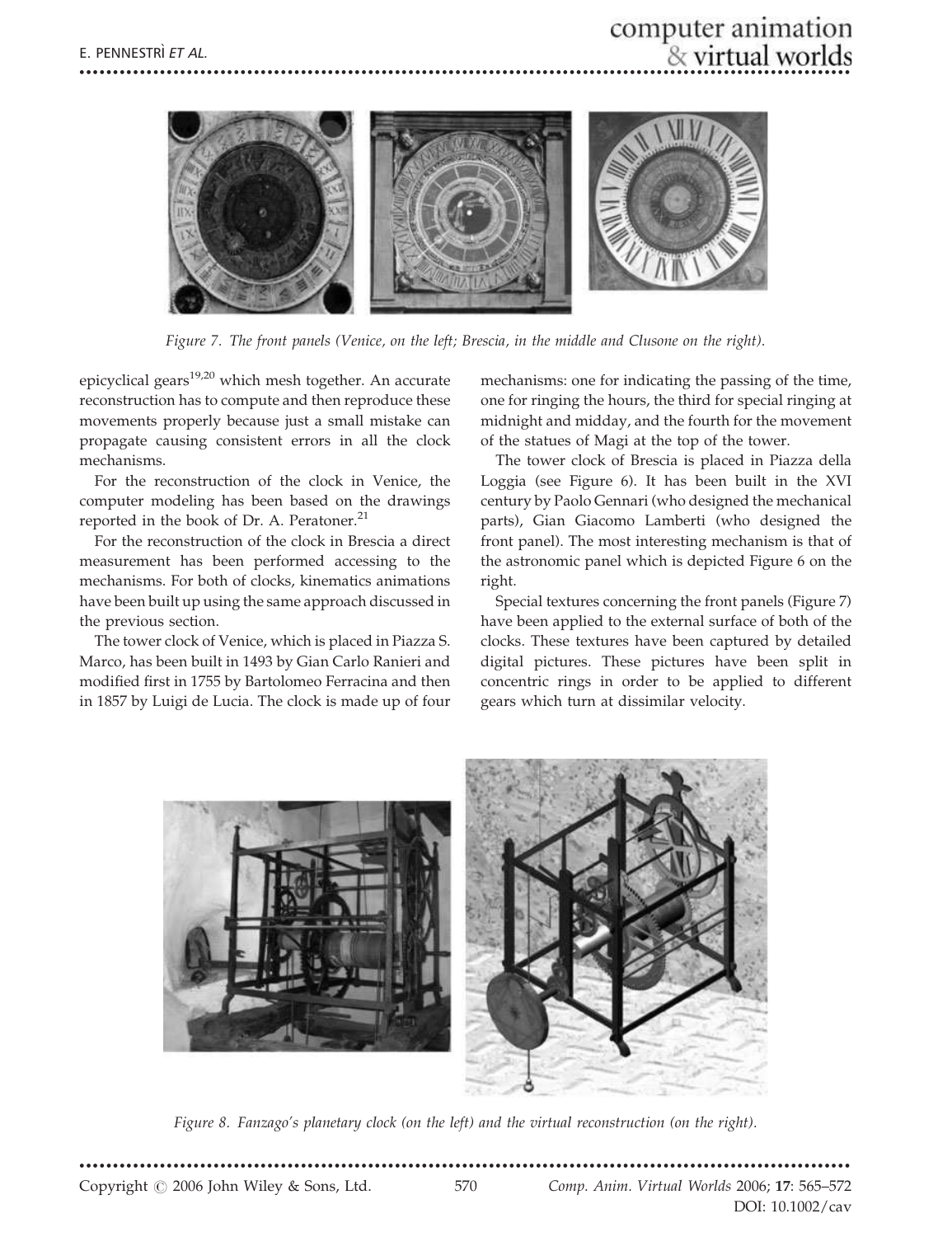# Fanzago's Planetary Clock at Clusone (Bergamo)

The planetary clock at Clusone has been designed and manufactured by Pietro Fanzago in 1583. The frame and the gears of the mechanisms are made of wrought iron and the moving counterweights are two stones.

The hand of the hours indicates the passing of the time on a front panel which is divided into 24 sectors. On this surface there are three circular concentric parts which are moved by different gear trains and rotate counter clockwise. The first indicates the passing of the months, the zodiac signs and the duration of the night (which depends on the month of the year). The second indicates the lunar phases and the third mimics the relative movement between the Hearth and the Moon.

Also for this clock an accurate kinematic study (see Clock Mechanics Section for details) has been necessary to perform a correct simulation.

A rendered view of all the three mechanisms is presented in Figure 8 (on the right) together with a picture of the actual clock (on the left).

### **Conclusions**

Computer graphics play an important role in communication. In this paper the authors show their experience in modeling and simulate complex mechanical systems such as those of ancient clock. In many cases this virtual reconstruction is the only way to share the knowledge of these beautiful devices all over the world. The correct modeling of these clocks requires an accurate kinematics analysis. In particular because an approximate simulation is not able to describe the precise interactions and movements which allow the clock to indicate the passing of the time without sensible mistakes also after years of continuous functioning. An accurate study is also necessary in order to reproduce correct surface textures. When a direct access to the clock is possible, this task can be achieved with the help of digital picture, otherwise the materials can be implemented ad hoc. After the entire model is completed some animation details and movies can be extracted in order to produce divulgative material both for didactical purposes and for sharing knowledge in museums and exhibits. For example, thanks to the work of this research unit, the computer graphics reconstruction of the first of the discussed clock (that of Canonico) has been included in a local museum and the simulation has been over projected in a special

room. The methodology herein presented can be applied to several cultural heritage devices. The main aim is to promote the idea of virtual museums which can be accessed from all over the world giving the opportunity to appreciate the artifacts without moving from own home or even thousand miles away from the actual masterpiece.

#### ACKNOWLEDGEMENTS

The authors wish to acknowledge Claudio Ferola, Giuliano Gandolfi and Andrea Gavazzi for the help during measurements and data collection. The authors wish also to acknowledge Ing. Marisa Addomine for technical discussions and the supply of historical bibliographical references.

### **References**

- 1. Morpurgo E. Gli Orologi. Tascabili Sonzogno: Milan (in Italian), 1984.
- 2. Tait H. Clocks and Watches. Harvard University Press: London, 1983.
- 3. Diderot D, D'Alembert JB. Encyclopédie ou dictionnaire raisonné des sciences, des artes et des métiers. Paris, 1772.
- 4. Blackaby J, Sandore B. Building integrated museum information retrieval systems: practical approaches to data organization. Archives and Museums Informatics 1997; 11: 117–146.
- 5. Capucci PL, Luigi P. ''Musei in rete—On-Line Museums''. Domus 1997; 792: 103–104.
- 6. Cheverst K, Davies N, Mitchell K, Friday A. The design of an object model for a context-sensitive tourist guide. Computers and Graphics 1999; 23(5): 883–891.
- 7. Harrison J. Ideas of museums in the 1990s. Museum Management and Curatorship June 1994; 13: 160–176.
- 8. Mase K, Kadobayashi R, Nakatsu R. Meta-museum: a supportive augmented reality environment for knowledge sharing. In Proceedings of International Conference on Virtual Systems and Multimedia '96, IEEE Computer Society, Gifu, Japan, 1996; pp. 107–110.
- 9. Trant J. Museums and the web. Archives and Museums Informatics 1997; 11: 73–76.
- 10. Becham R, Denard H. The Pompey project: digital research and virtual reconstruction of Rome's first theatre. Computers and the Humanities 2003; 37: 129–139.
- 11. Hanisch F, Eberhardt B, Nill B. Reconstruction and virtual model of the Schickard calculator. Journal of Cultural Heritage 2000; 1: 335–340.
- 12. Eberhardt B, Gurcay H, Hanisch F, Huttner T, Licht O, Nill B. Books and devices from the old— their renaissance in computer graphics (short paper). Eurographics 1999.
- 13. Hong-Sen Yan, Tsung-Hi Lin. A study on ancient Chinese time laws and the time telling of Su Song's clock tower. Mechanism and machine theory 2002; 37: 15–33.

\*\*\*\*\*\*\*\*\*\*\*\*\*\*\*\*\*\*\*\*\*\*\*\*\*\*\*\*\*\*\*\*\*\*\*\*\*\*\*\*\*\*\*\*\*\*\*\*\*\*\*\*\*\*\*\*\*\*\*\*\*\*\*\*\*\*\*\*\*\*\*\*\*\*\*\*\*\*\*\*\*\*\*\*\*\*\*\*\*\*\*\*\*\*\*\*\*\*\*\*\*\*\*\*\*\*\*\*\*\*\*\*\*\*\*